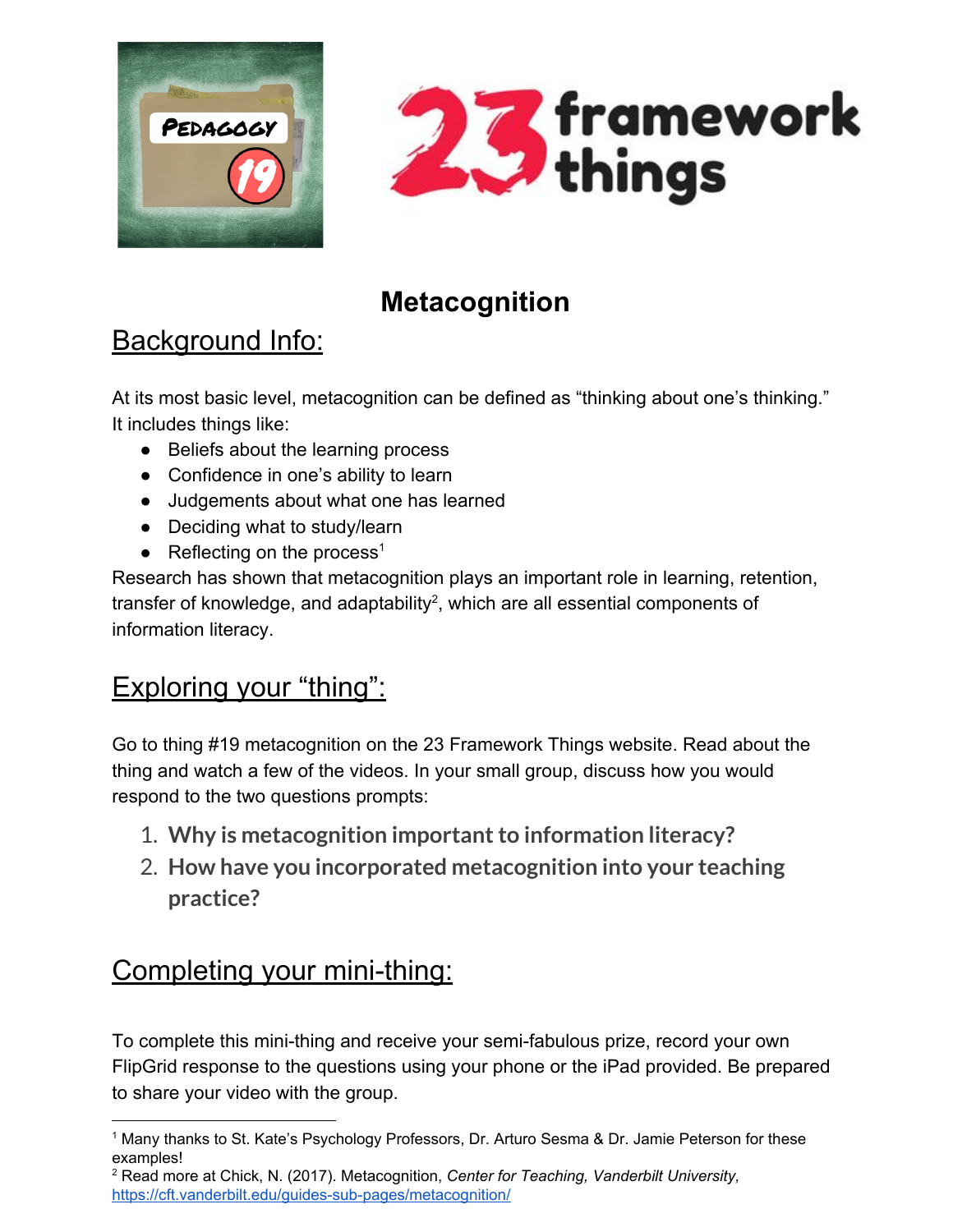



# **Environmental Scan**

#### Background Info:

The Framework was written to be flexible enough to work at a variety of institutions. How you "frame" it at your institution is a strategic decision that involves looking at things like your institution's mission, strategic plan, learning goals, and potential stakeholders.

# Exploring your "thing":

Go to thing #3 environmental scan on the 23 Framework Things website to read more about your "thing." As a starting point in your group's environmental scan, you will be exploring intersections between learning goals & the Framework using one of the options below:

- Evergreen State College: <https://goo.gl/EWB2Nn>
- Berkely (List of departmental learning goals): <https://goo.gl/Evh4sV>
- Michigan State University: <https://goo.gl/fAawvR>
- University of Northern Iowa:<https://goo.gl/nPYiCC>
- Or talk with your tablemates about using your own institution's learning goals

# Completing your mini-thing:

To complete this mini-thing and receive your semi-fabulous prize, use the paper and markers provided to sketch out the intersections between the Framework and the learning goals of the institution you selected as your case study. Be prepared to share what you found with the group.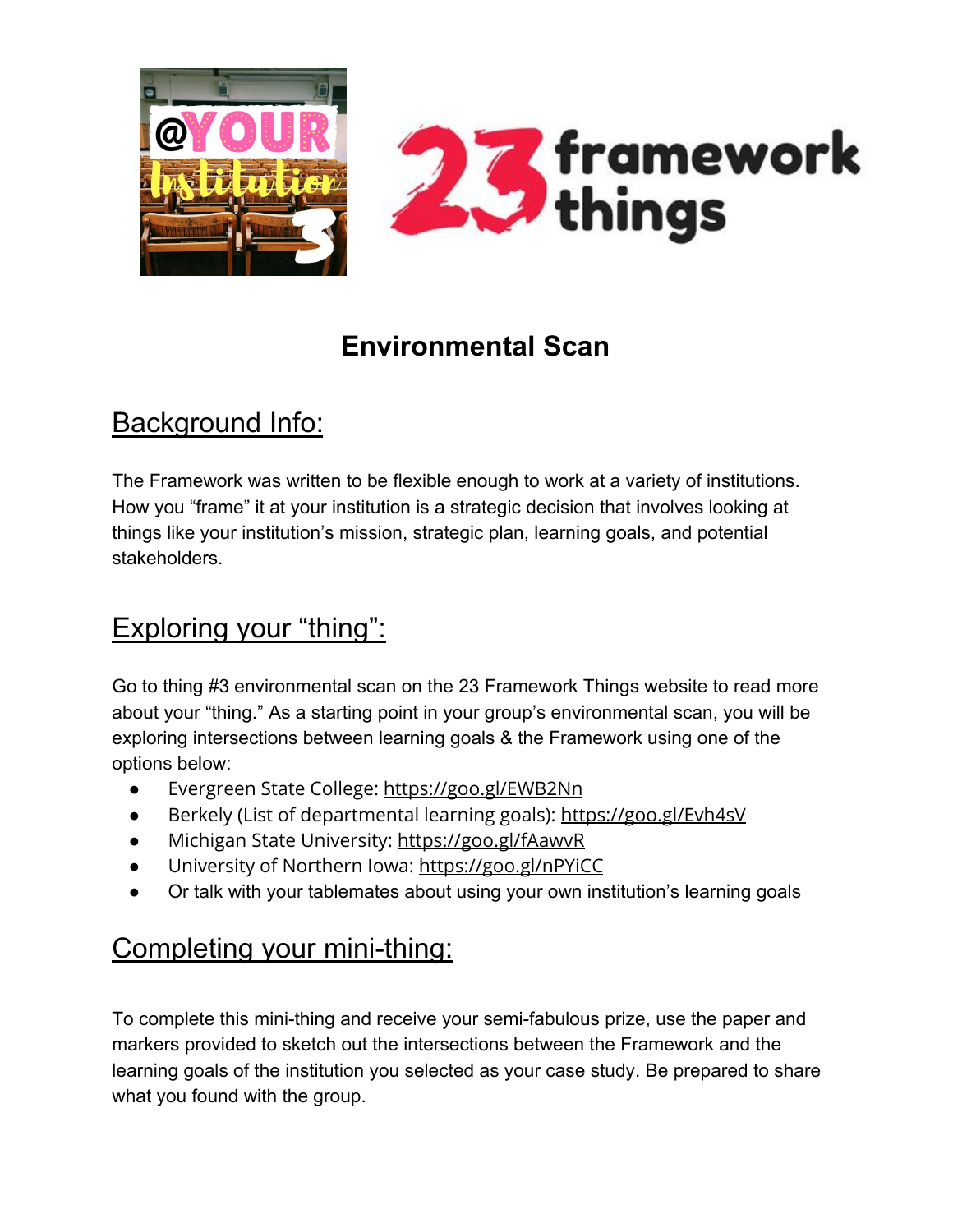

# **Frame Focus: Choose your own adventure**

## Background Info:

Just because we've adopted a new Framework, doesn't mean you have to completely trash your old lesson plans and start from scratch! Some elements of the Framework draw on concepts that librarians have been teaching for quite a while (like "Scholarship as a Conversation"). There are also tons of lesson plans out there for you to shamelessly rip off (with attribution of course) via the ACRL Sandbox and Project Cora.

#### Exploring your "thing":

As a group, choose a frame and go to the corresponding Framework "thing" (5-10). Explore the ACRL Sandbox, Project Cora, and the lesson ideas in the comments. Have you already created a Framework-inspired lesson plan? What are you waiting for? Share it with your tablemates!!

#### Completing your mini-thing:

To complete this mini-thing and receive your semi-fabulous prize, collaboratively create a draft of a lesson plan with your tablemates and share it with the larger group. Include the following:

- Frame
- Audience
- Learning goals
- Your inspiration (Did you base it on a lesson plan you found in Project Cora? The ACRL Sandbox? A tablemate's lesson?)

Don't worry if your lesson plan draft is a little rough around the edges, this is just a mini-thing to get you started!